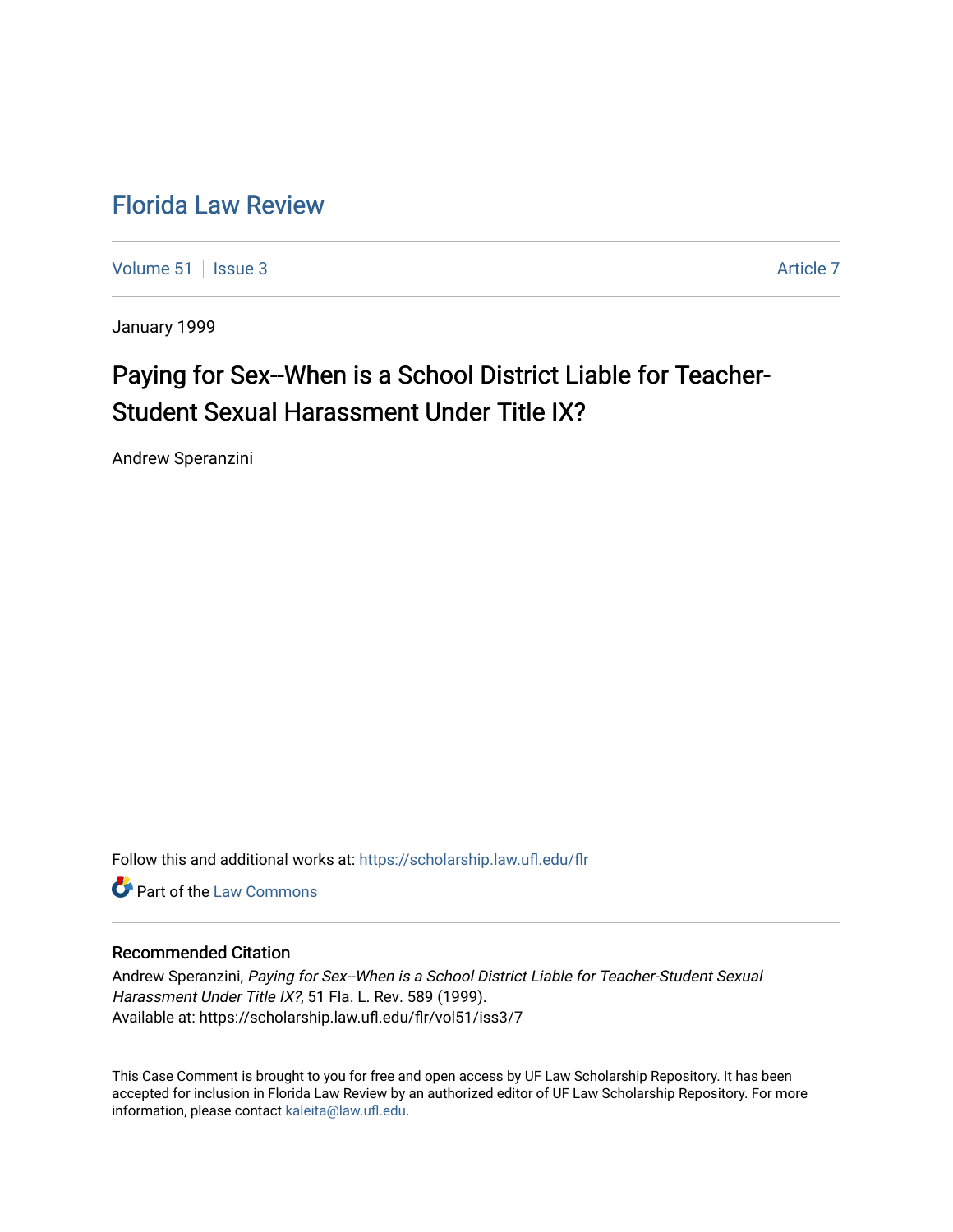### **CASE COMMENT**

## PAYING FOR **SEX-WHEN IS** A **SCHOOL** DISTRICT LIABLE FOR **TEACHER-STUDENT SEXUAL HARASSMENT UNDER TITLE** IX?

*Gebser v. Lago Vista Independent School District,* **118 S.** Ct. **1989 (1998)**

## *Andrew Speranzini\**

Gebser, a high school student, had a sexual relationship with a teacher employed by Respondent Lago Vista Independent School District.' Gebser did not report the relationship to school officials.2 The sexual relationship continued for approximately one year until a police officer discovered the teacher and Gebser having sex and arrested the teacher.' Respondent immediately fired the teacher.<sup>4</sup>

Petitioners, Gebser and her mother, filed suit against the teacher and against the school district seeking, among other things, monetary damages for the violation of Title IX.<sup>5</sup> Title IX provides that "[n]o person... shall, on the basis of sex, be excluded from participation in, be denied the benefits of, or be subjected to discrimination under any education program or activity receiving [fiederal financial assistance."6 The United States District Court for the Western District of Texas granted summary judgment in favor of the respondent.<sup>7</sup> The Fifth Circuit Court of Appeals affirmed.<sup>8</sup> The United States Supreme Court granted certiorari and **HELD,** a school district cannot be held liable for damages under Title IX unless an official

- *4. See id.*
- *5. See* **id.**
- 6. 20 **U.S.C.** § 1681(a).

**<sup>\*</sup>** This Case Comment is dedicated to my inspiration and the one true constant in my life, my daughter Brielle.

*<sup>1.</sup> See* Gebser v. Lago Vista Indep. Sch. Dist., **118 S. Ct. 1989, 1993 (1998).**

<sup>2.</sup> *See id.*

**<sup>3.</sup>** *See* **id.**

*<sup>7.</sup> See Gebser,* **118 S. CL** at **1993.** The case was filed in state court and then removed to federal court. The state law claims against the teacher were remanded to state court and are not relevant to the discussion at hand. *See* **id**

**<sup>8.</sup>** *See* Doe v. Lago Vista Indep. Sch. Dist., **106 F.3d** 1223,1224 (5th Cir. **1997).** The Fifth Circuit noted that it had recently rejected strict liability in teacher-student sexual harassment cases. *See id.* at **1225.** The court then rejected a vicarious liability standard. *See id* at **1226.** The court reasoned that such a standard would lead to liability in virtually every teacher-student sexual harassment case. *See* **id.** The court did not consider a constructive notice standard because Doe did not pursue such a theory. *See* **id** at **1225.**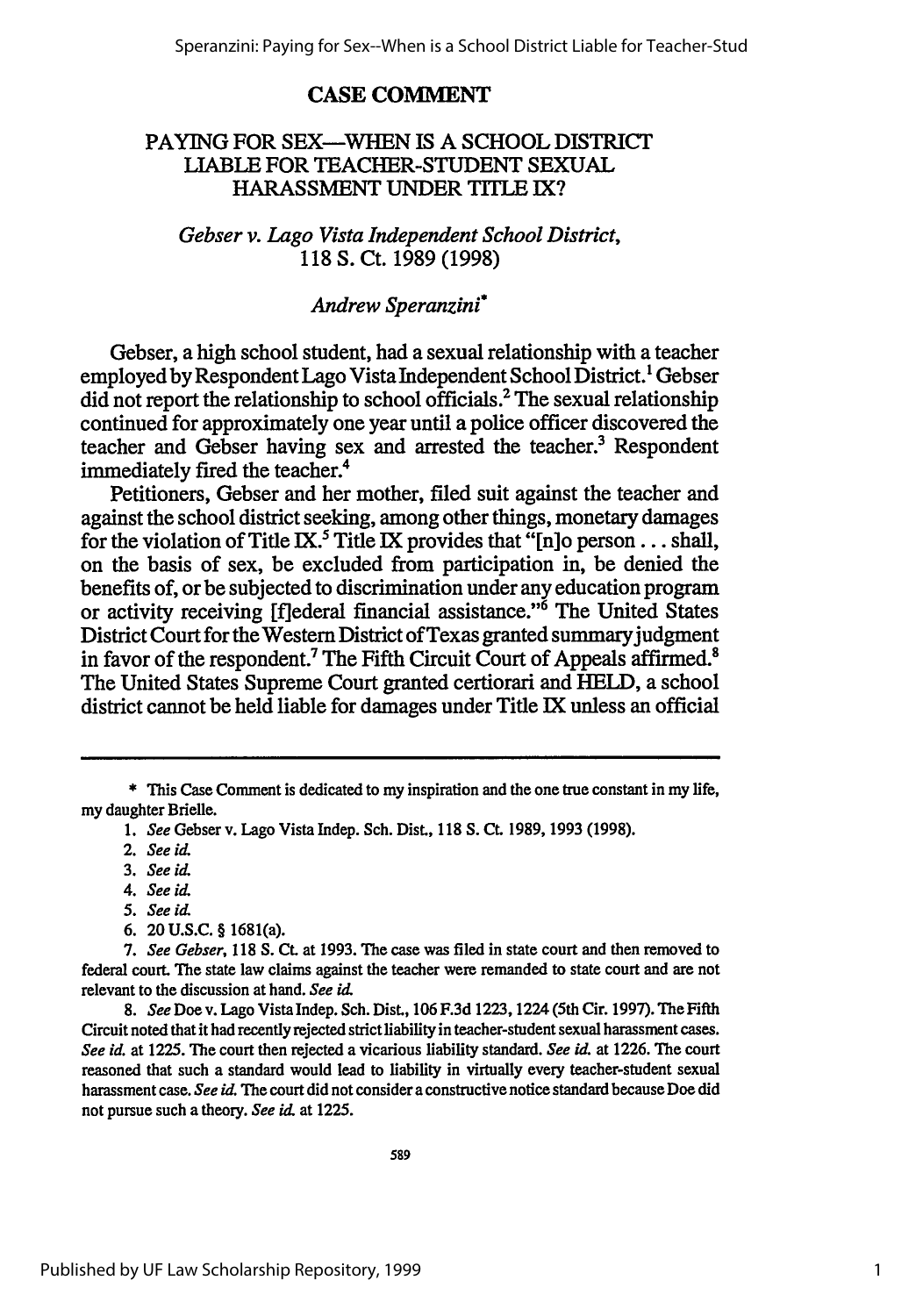#### *FLORIDA LAWREVIEW*

who has authority to address the discrimination and institute corrective measures has actual knowledge and fails to take appropriate action.<sup>9</sup>

In Franklin v. Gwinnett County Public Schools,<sup>10</sup> the Supreme Court considered the issue of whether monetary damages were available in an implied right of action under Title IX.<sup>11</sup> Petitioner Franklin, a high school student, was repeatedly harassed **by** a teacher employed **by** the Gwinnett County School District."2 Franklin alleged that the school district was aware of the harassment, did nothing to stop it, and discouraged her from pressing charges.<sup>13</sup>

The school district argued that damages should not be available because, among other reasons, Title IX was enacted under Congress's spending clause power.<sup>14</sup> The school district contended that monetary damages have traditionally not been available under spending clause statutes for unintentional discrimination and that this limitation of available remedies should likewise extend to intentional violations.<sup>15</sup> The *Franklin* Court rejected this argument, explaining that the reasoning for disallowing monetary damages for unintentional violations does not exist

*11. See id.* at **62-63.** The Court had previously held that Title IX contains an implied private right of action. *See* Cannon v. University of Chicago, 441 U.S. 677, 717 (1979).

12. *See Franklin,* 503 U.S. at 63. In addition, the teacher coerced Franklin into having sex. *See id.*

13. *See id.* at **63-64.**

14. *See id.* at 74.

15. *See id. The* Supreme Court previously concluded that compensatory relief is not available as a private remedy for unintentional past violations of spending clause statutes. *See* Guardians Ass'n v. Civil Serv. Comm'n of New York, 463 U.S. 582, 602-03 (1983). In *Guardians, the* Supreme Court was considering a class action by minority members of a city police department for compensatory relief under Title VI. *See id.* at **585.** Title VI forbids recipients of federal funds from discriminating on the basis of race in the administration of their programs or activities. *See id.* at 584 n.1 (quoting 42 U.S.C. § 2000(d) (1994)). The minority police officers alleged that written exams administered by the police department to make entry-level appointments were racially discriminatory. *See id.* at 585. Title VI was passed pursuant to Congress's spending clause power. *See id.* at 598. The Supreme Court reasoned that spending clause statutes involved something akin to a contractual relationship between the government and the recipient of federal funds. *See id.* at **596.** The recipient weighs the benefits and burdens of accepting federal money. *See id.* The Court noted that in a typical case, the federal government ensures that the recipient satisfies the conditions of the grant and the recipient knows what its obligations will be. *See id.* The Supreme Court then reasoned that when a recipient intentionally discriminates, there is no question of what the recipient's obligations were and that it was aware of those obligations. *See id.* at 597. However, when the discrimination is unintentional, it is not clear what the recipient's obligations were and definitely not obvious that the recipient was aware that it was violating the statute. *See id.* at 598. In cases of unintentional discrimination, therefore, the Supreme Court concluded that monetary relief should not be available. *See id.*

*<sup>9.</sup> See Gebser,* 118 **S.** Ct. at 1999.

<sup>10. 503</sup> U.S. 60 (1992).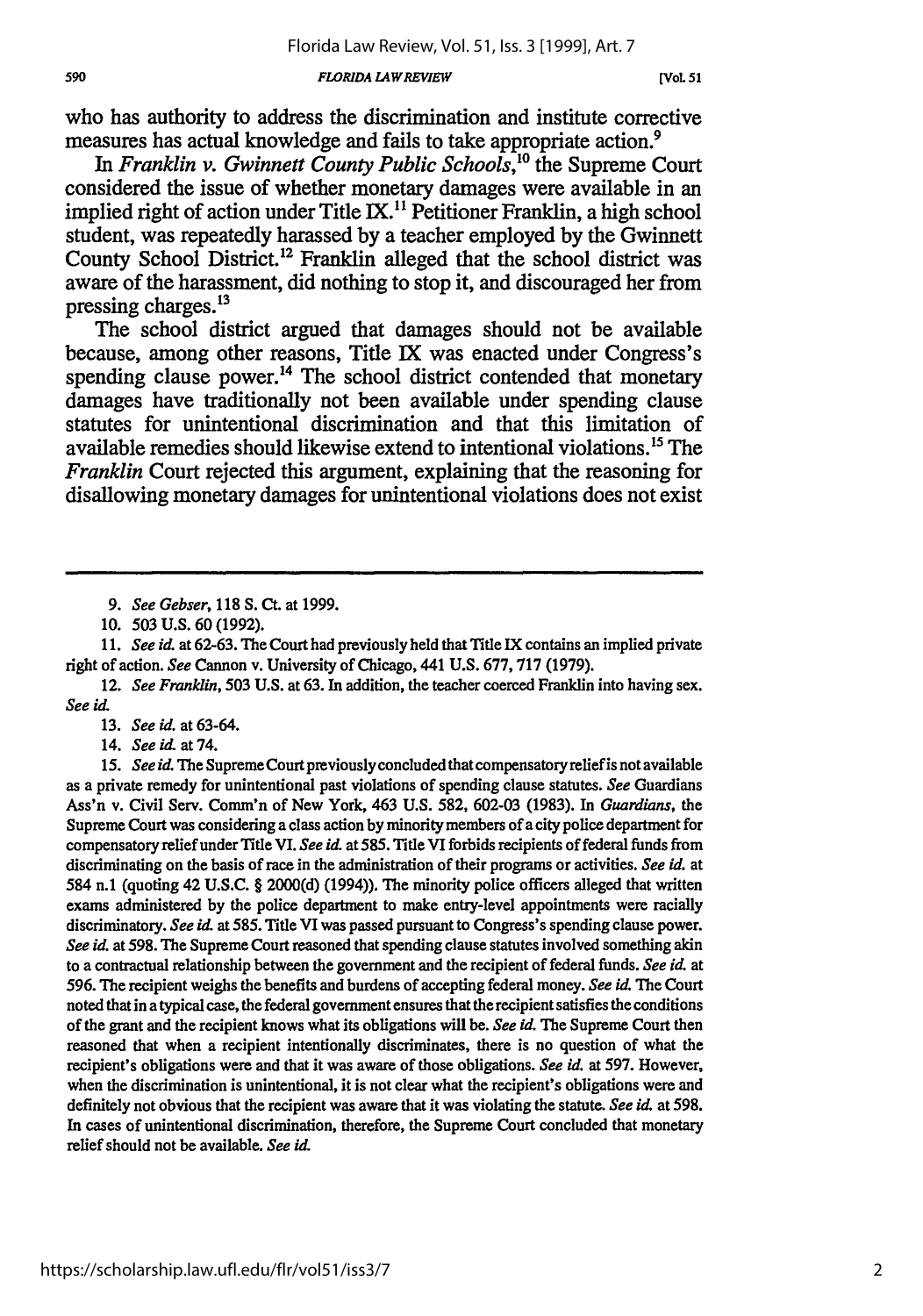#### *SCHOOL DISTRICTLIABILITY FOR SEXUAL HARASSMENT*

when there is intentional discrimination.<sup>16</sup> The Court then concluded that monetary damages are available for actions brought to enforce Title IX when there has been an intentional violation.<sup>17</sup>

*Rosa H. v. San Elizario Independent School District,"'* a Fifth Circuit Court of Appeals case, involved a student's sustained sexual relationship with a school's karate instructor.<sup>19</sup> The girl's mother sued the school district for violating Title IX.<sup>20</sup> The Fifth Circuit held that a school district could only be liable for teacher-student sexual harassment if the district knew about, and was indifferent to, the harassment. $^{21}$ 

The Fifth Circuit's holding hinged on two essential factors. First, the

17. *See id.* at 76. The *Franklin* Court relied on the presumption previously established that when a statute provides a right to sue for a violation of one's rights, a federal court may use any available remedy to right the wrong. *See* **id.** at 66. However, Justice Scalia, in his concurring opinion, reasoned that when a court judicially implies a private right of action, the court could also imply categorical limitations on the scope of the remedies available under that action. *See id.* at 77 (Scalia, J., concurring). Justice Scalia went on to write that "[t]o require, with respect to a right that is not consciously and intentionally created, that any limitation of remedies must be express, is to provide, in effect, that the most questionable of private rights will also be the most expansively remediable." **Ld.** at **78** (Scalia, J., concurring). This language from Justice Scalia, in which two other justices joined, sheds light on the proposition that the *Franklin* Court did not intend to create expansive school district liability under Title IX, a proposition that was important to the ultimate holding in *Gebser.*

18. 106 F.3d 648 (5th Cir. 1997).

**1999]**

19. *See* id. at *650.* There was conflicting evidence concerning how much information school officials had regarding an inappropriate relationship between the instructor and the student. *See id.* at 65 **1.** A social worker employed by the district might have seen the instructor kiss the student in the school parking lot. *See* **id.** at **650.** The student alleged she told the school counselor about the relationship, which the counselor denied. *See id.* at 651. There was also a meeting amongst the school counselor, principal, student and the student's mother in which the mother expressed concerns about inappropriate conduct by the teacher toward the student. *See id.*

20. *See id.* at 651. She also brought an action against the school district under 42 U.S.C. § 1983 as well as TitleIX and 1983 claims against the karate instructor. *See id.* All claims, except the Title IX action against the school district, were dismissed by the trial court and were not under review **by** the Fifth District. *See id.* The school district argued that it could not be liable under Title IX unless it engaged in intentional discrimination. *See id.* at 652. The trial court instructed the jury that the school district could be liable under a negligence theory. *See id.* The instruction was: 'Title IX places on San Elizario Independent School District a duty not to act negligently toward its students. If you find from a preponderance of the evidence that San Elizario Independent School District acted negligently in failing to take prompt, effective, remedial action with respect to what it knew or should have known, then it violated Title IX." *Id.* The Fifth Circuit disagreed with this instruction. *See id.* at 660.

21. *See id.* at 660. For liability to attach to the school district, the court required that a school official, who had supervisory power over the offending teacher and the authority to end the abuse, had to have actual knowledge and fail to respond appropriately. See id.

<sup>16.</sup> *See Franklin,* **503** U.S. at 74. The Court explained that a recipient of federal funds, in a caseinvolving unintentional discrimination, lacks notice that it will be liable for monetary damages. *See id.* However, there is no notice problem when intentional discrimination is alleged. *See id.* at **75.**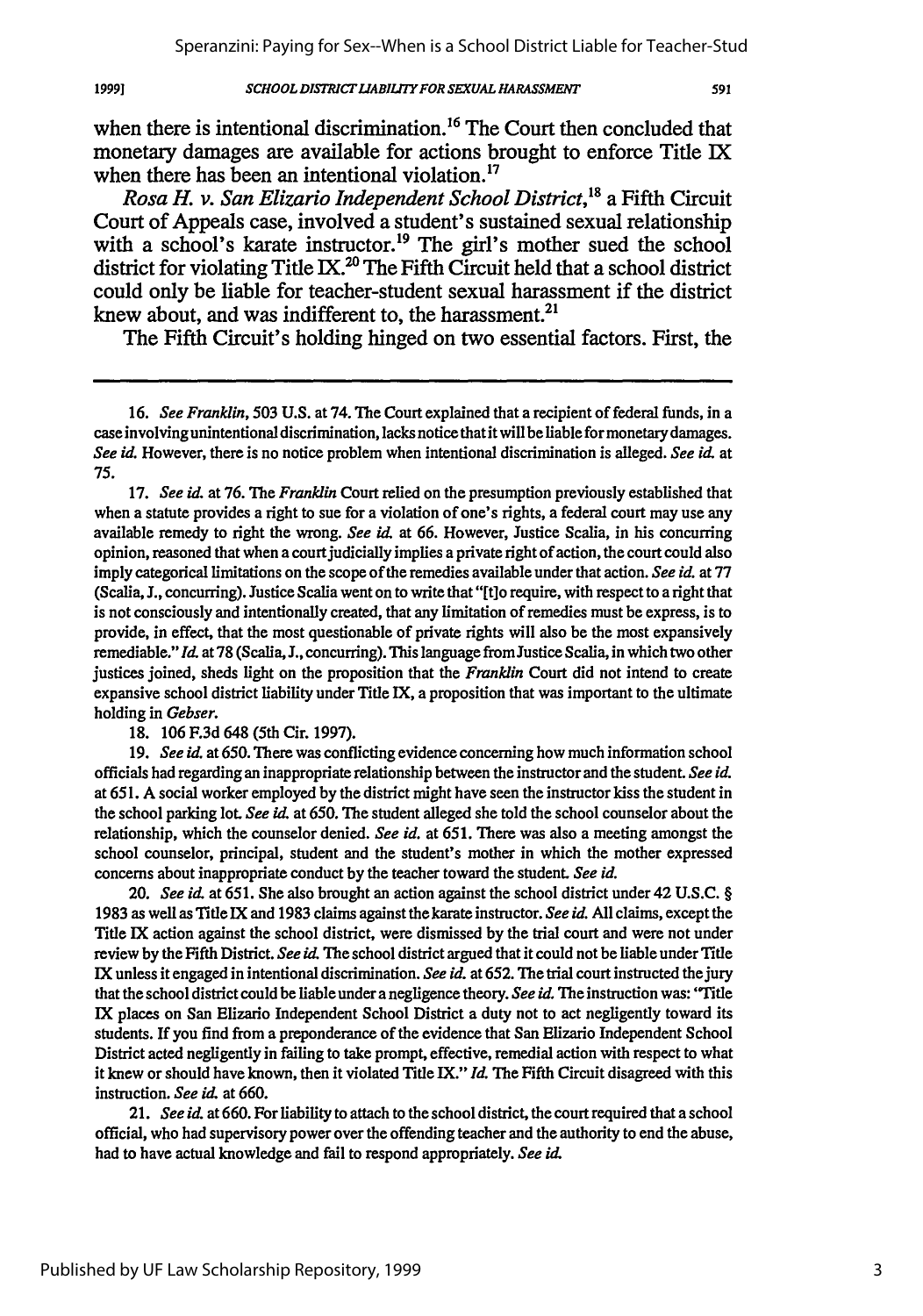*FLORIDA LAWREVIEW 592* **[V€OL 51**

court reasoned that Title IX, as a spending clause statute, should not generate liability on the part of the school district unless the district, as a recipient of federal funds, agreed to assume the liability.<sup>22</sup> The school district could not have agreed to assume liability unless it knew of the violation. $^{23}$ 

The Fifth Circuit also rested its holding and its rejection of agency principles on the fact that, while Title VII refers to the agents of employers, Title IX makes no such reference.<sup>24</sup> Rather, Title IX imposes liability based only on the acts of the recipients of federal funds.<sup>25</sup>

Soon after *Rosa,* the Seventh Circuit Court of Appeals also considered the standard of liability for school districts under Title IX in *Smith v. Metropolitan School District Perry Township.26* Appellant, a high school teacher and swim coach, had sexual intercourse with appellee Smith, his student assistant and a senior at the school.<sup>27</sup> Smith told no one about the sexual relationship until after it was over, and no one ever witnessed the two engaging in intercourse.<sup>28</sup> Largely agreeing with the Fifth Circuit's decision in *Rosa,29* the Seventh Circuit held that a school district is liable under Title IX for teacher-student sexual harassment only if an official of the school district who had supervisory authority over the teacher and the power to take action actually knew of the harassment and failed to respond.<sup>30</sup>

The court reasoned that agency principles should not be read into Title IX for three reasons. First, the court explained that other decisions that

<sup>22.</sup> *See ad* at 654.

**<sup>23.</sup>** *See id* The Court reasoned that the school district, when it accepted federal funds, agreed not to discriminate on the basis of sex but thought it unlikely that the district agreed to be liable whenever its teachers discriminate on the basis of sex. *See id*. The court, therefore, rejected liability based on agency principles because this would create liability for school districts anytime a teacher sexually harassed or abused a student. *See id.* at 655.

*<sup>24.</sup> See id.* at 654.

**<sup>25.</sup>** *See id.*

**<sup>26.</sup>** 128 F.3d 1014, 1018 (7th Cir. 1997).

**<sup>27.</sup>** *See id.* at **1017.** The student's parents, John and Sharon Smith, were also appellees. *See id.* at 1014. In the text, the student is referred to as "Smith." Smith did not resist the teacher's advances. *See id.* at 1017. The two had intercourse approximately twice a week during Smith's senior year, almost always on school property. *See id.*

**<sup>28.</sup>** *See id* at 1017. The summer after Smith graduated, she told her parents about the relationship and together they reported it to the police and school officials. The school suspended the teacher two days later, demanding his resignation. The school then recommended to the State Board of Education that the appellant's teaching license be revoked. Two years later Smith and her parents filed suit against the school district alleging sexual discrimination under Title IX. The school district moved for summary judgment, which was denied by the district court. The school district then requested, and received, an interlocutory appeal on the issue of school district liability under Title IX. *See id.* at 1017-18.

**<sup>29.</sup>** *See supra* text accompanying notes 22-25.

<sup>30.</sup> *See Smith,* 128 F.3d at 1034 (quoting *Rosa,* 106 F.3d at 660).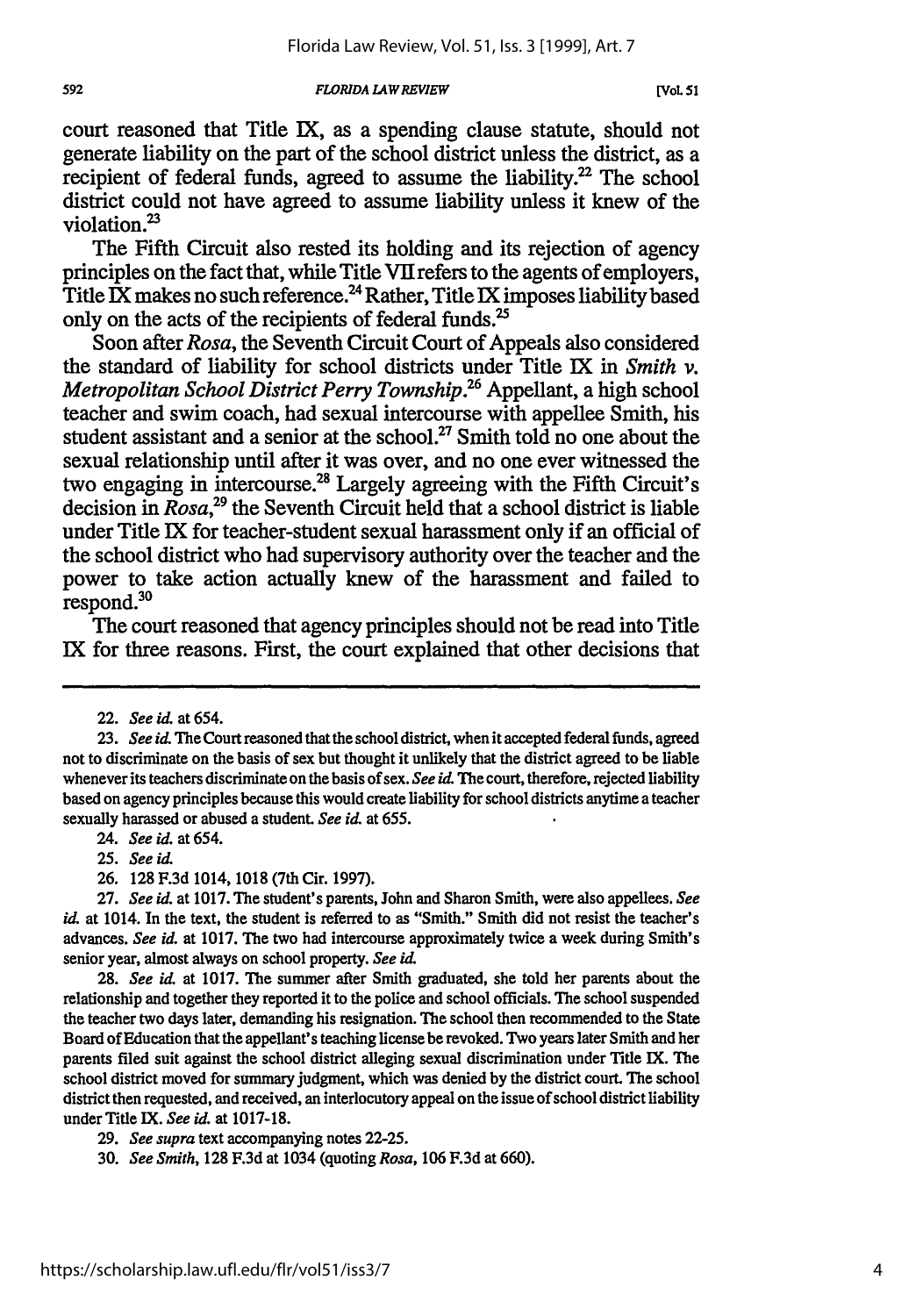#### *SCHOOL DISTRICT LIABILITY FOR SEXUAL HARASSMENT*

593

extended agency principles to Title IX misconstrued the Supreme Court's quote of *Meritor Savings Bank v. Vinson in Franklin." Meritor* applied agency principles to Title VII.32 The *Franklin* Court's reference to *Meritor* was the principle support relied upon by various circuit courts when holding that Title VII agency principles applied should also apply in actions brought under Title IX.33 In *Smith,* the Seventh Circuit noted that *Franklin* did not even consider the standard for school district liability under Title IX, much less apply agency principles to Title IX.<sup>34</sup> Second, the court explained that, unlike Title VII, Title IX made no reference to agency principles.<sup>35</sup> Whereas Title VII defines "employer" to include any agents of the employer, Title IX defines "program or activity" to mean the operations of a school system and to include only those who have administrative control of the school.36 Third, the constitutional source of the statutes is different.<sup>37</sup> Whereas Title VII was passed pursuant to Congress's commerce clause power, Title IX was enacted pursuant to the spending clause power.<sup>38</sup> Spending clause statutes allow monetary damages only for intentional discrimination.39

In the instant case, the Supreme Court considered, for the first time, the standard for school district liability under Title IX.<sup>40</sup> The Court held that a school district is not liable under Title IX for teacher-student sexual harassment unless a school official who has authority to institute corrective measures has actual notice of, and is deliberately indifferent to, the

32. *See Meritor,* 477 U.S. at 72.

33. *See, e.g.,* Kracunas v. Iona College, 119 F.3d 80, 86 (2d Cir. 1997); Doe v. Claiborne County Bd. of Educ., 103 F.3d495, 514 (6th Cir. 1996); Kinman v. OmahaPub. Sch. Dist., 94 F.3d 463,469 (8th Cir. 1996).

34. *See Smith,* 128 F.3d at 1022. The Seventh Circuit explained that, although the *Franklin* Court referred to the Title VII decision in *Meritor* to conclude that sexual harassment is intentional discrimination, the *Franklin* Court never referred to *Meritor's* or any other Title VII case's discussion on the standard for institutional liability. *See id.* The Seventh Circuit further noted that the standard for school district **liability** based on a teacher's actions was not an issue before the *Franklin* Court because liability resulted from the district's intentional discrimination. *See id*

35. *See id.* at 1023 (quoting Floyd v. Waiters, 831 F. Supp. 867, 876 (M.D. Ga. 1993)).

38. *See id.*

39. *See id.* Adopting agency principles for Title IX would allow for liability based on negligence and, in some cases, would lead to strict liability. The court reasoned that this could not be tolerated since it would be inconsistent with spending clause jurisprudence. *See id.* at 1028-29.

*40. See* Gebser v. Lago Vista Indep. Sch. Dist., 118 *S.* Ct. 1989, 1995 (1998).

*<sup>3 1.</sup> See id.* at 1022. The *Franklin* Court had reasoned "[u]nquestionably, Title IX placed on the Gwinnett County Public Schools the duty not to discriminate on the basis of sex, and 'when a supervisor sexually harasses a subordinate because of the subordinate's sex, that supervisor "discriminates" on the basis of sex.' Meritor Say. Bank v. Vinson, 477 U.S. 57, 64 (1986). We believe the same rule should apply when a teacher sexually harasses and abuses a student." Franklin v. Gwinnett County Pub. Schs., 503 U.S. 60,75 (1992).

<sup>36.</sup> *See id.* at 1023-24.

<sup>37.</sup> *See id.* at 1028.

<sup>19991</sup>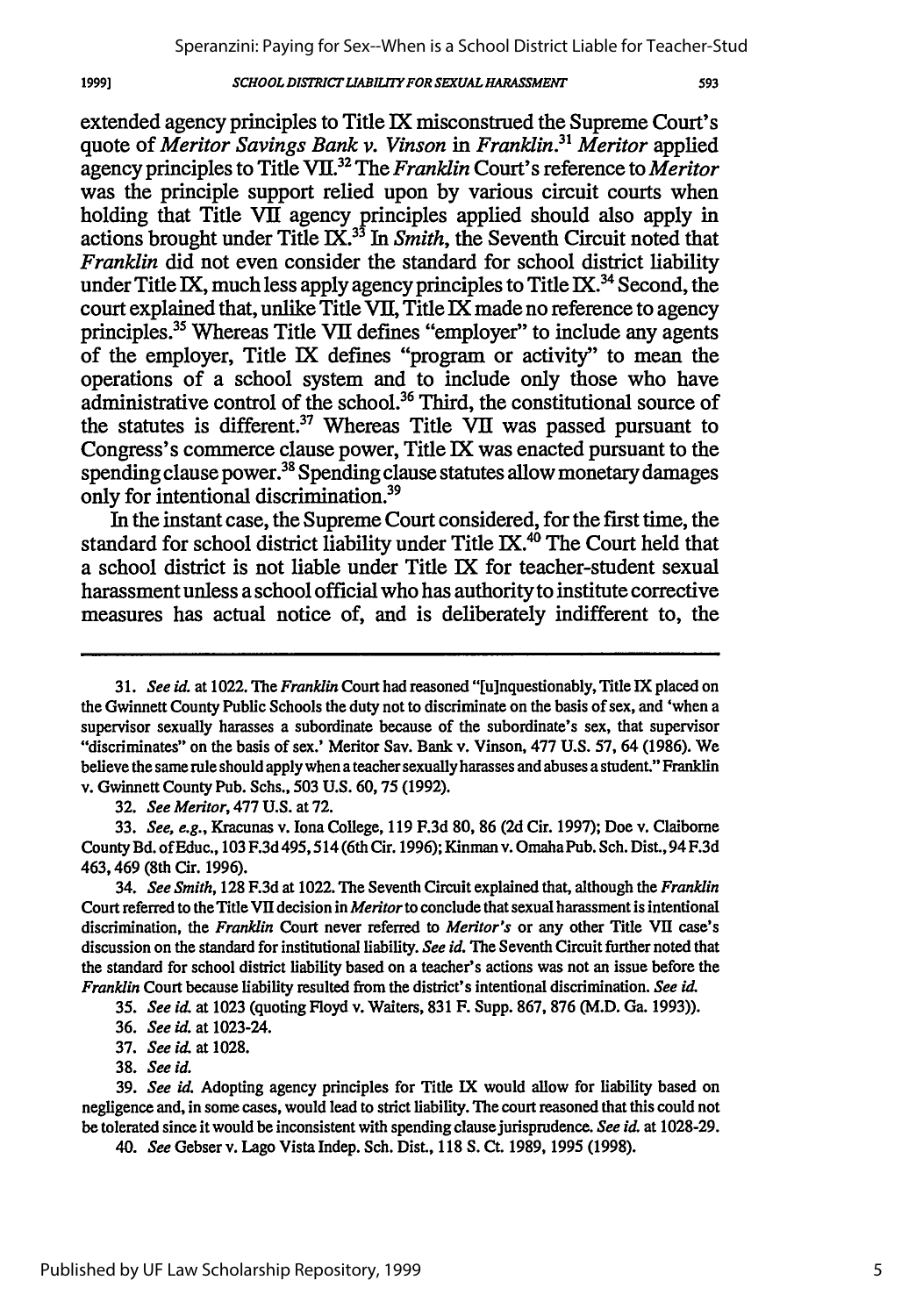*FLORIDA LAW REVIEW*

**[Vol.** *51I*

teacher's misconduct.4'

*The Gebser* Court noted that petitioners sought to rely on *Franklin's* reference to *Meritor* to support their argument that Title VII agency principles should define the standard of school district liability under Title IX.42 Specifically, petitioners argued that *Franklin's* comparison of teacher-student sexual harassment with *Meritor's* supervisor-employee harassment dictated that agency principles applied in *Meritor* to define institutional liability under Title VII should also apply in a Title IX action.43 However, the *Gebser* Court clarified that *Franklin's* reference to *Meritor* was made only to put forth the general idea that sexual harassment constitutes sex discrimination under Title IX.<sup>44</sup> The Court also briefly noted that Title IX made no mention of an educational institution's agents.<sup>45</sup> Therefore, the Court reasoned that Title IX does not call for the application of agency principles.46

The Court next considered legislative history and concluded that applying agency principles would frustrate the purposes of Title IX.<sup>47</sup> The Court began with the general proposition that Congress did not intend for a recipient of federal funding to be subject to unlimited liability where the recipient was unaware of sex discrimination.<sup>48</sup> The Court explained that Title IX conditioned the awarding of federal funds on the recipient's promise not to discriminate, essentially creating a contractual relationship between the government and the recipient of federal funds.<sup>49</sup> The Court reasoned that Congress clearly did not intend that a school district be held liable for unintentional sex discrimination since this would expose the district to liability when it was not aware that it was violating the  $control<sub>50</sub>$ 

In addition, the Court looked to the express means of enforcement included in Title IX as a reason for its holding.<sup>51</sup> Title IX authorizes agencies that disburse federal funding to suspend or terminate that funding if the recipient discriminates on the basis of sex.<sup>52</sup> However, an agency cannot take action until it has notified the district of its violation and

- 42. *See id.* at **1995;** *see also supra* note **31.**
- 43. *See Gebser,* **118 S. Ct.** at **1995.**
- 44. *See id*
- 45. *See id.* at **1996.**
- 46. *See id*
- 47. *See id.* at **1997.**
- 48. *See id.*
- 49. *See id.*
- *50. See id.* at **1998.**
- **51.** *See id.*
- **52.** *See id.*

<sup>41.</sup> *See id.* at **1993.**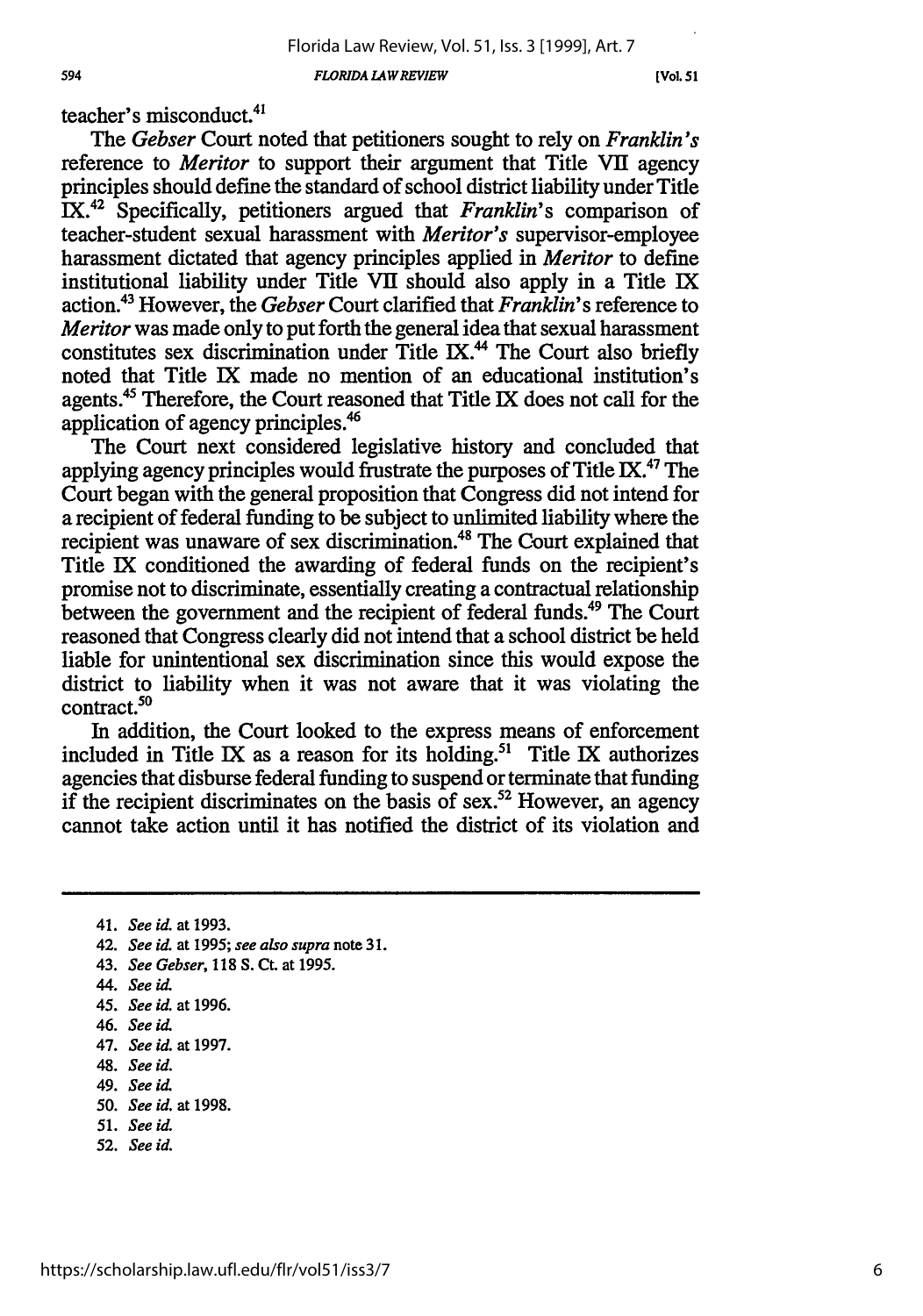#### *SCHOOL DISTRICT LIABILITY FOR SEXUAL HARASSMENT*

595

afforded it a chance to come into compliance.<sup>53</sup> Therefore, the Court concluded that it would be unwise to assume Congress intended an implied enforcement scheme that permits substantial liability without regard to a school district's notice of a violation when the express means of enforcement requires such notice.<sup>54</sup>

The Supreme Court's decision in *Gebser* serves to clarify confusion among the circuit courts on the standard of school district liability under Title IX.<sup>55</sup> While more circuit courts had concluded that agency principles do apply to Title IX, the Supreme Court's reasoning, and that found in *Rosa* and *Smith*, is more extensive and more sound.<sup>56</sup> Most of the courts that had concluded that agency principles should govern the standard of liability under Title IX had relied almost exclusively on the Supreme Court's quotation of *Meritor* in its *Franklin* decision and the subsequent assumption that the Supreme Court thereby meant to extend Title **VII** agency principles to Title IX.<sup>57</sup> Without this assumption, the support for finding agency principles relevant to Title IX becomes very weak.<sup>58</sup>

*Gebser, Smith, and Rosa,* in contrast to the cases applying agency principles to Title IX, contained much more detailed analysis. **All** three

54. *See id.*

1999]

*56. See Smith,* **128** F.3d at 1024 n.8 (noting that although four circuits have applied agency principles to Title IX, the reasoning of these circuits is limited and conclusory).

*57. See supra* note 31 and accompanying text.

58. *See supra* note 31. Another primary argument relied on by courts applying agency principles to Title IX is the policy guidance issued by the Department of Education's Office of Civil Rights (OCR) on March 13, 1997. *See Smith,* **128** F.3d at 1033. The OCR policy guidance stated that agency principles govern school district liability under Title IX. The Seventh Circuit in *Smith* considered the role of the OCR's policy guidance in the court's decision regarding the standard of liability under Title IX. The court reasoned that the policy guidance failed to consider the spending clause source of Title IX or the differences between Title IX and Title VII. In addition, the OCR failed to consider the financial impact its policy guidance would have on school districts. The Seventh Circuit, therefore, concluded that the policy guidance was poorly reasoned, providing no rationale for applying agency principles to Title IX. The court then explained that the OCR policy guidance was neither a regulation nor an interpretation of regulations passed by the Department of Education or OCR. Therefore, for the above reasons, the Seventh Circuit ultimately concluded that it could not defer to the OCR's policy guidance. *See id.*

*<sup>53.</sup> See id.* (quoting 20 U.S.C. § 1682 (1994)). The Court reasoned that a primary purpose for requiring notice and an opportunity to comply was to avoid diverting funding from public education where a school district is unaware of its violation and is willing to take corrective action. The Court explained that allowing damages to attach along agency principles would be in conflict with this purpose. *See it.* at 1999.

*<sup>55.</sup> See* Smith v. Metropolitan Sch. Dist. Perry Township, **128** F.3d 1014, 1026 n.11 (1996) (noting that courts which have considered the issue of a school district's liability under Title IX for teacher-student sexual harassment are hopelessly at odds); Kinman v. Omaha Pub. Sch. Dist., 94 F.3d 463,468 (8th Cir. 1996) (noting that courts which have considered theissue **of** school district liability under Title IX have failed to reach a consensus).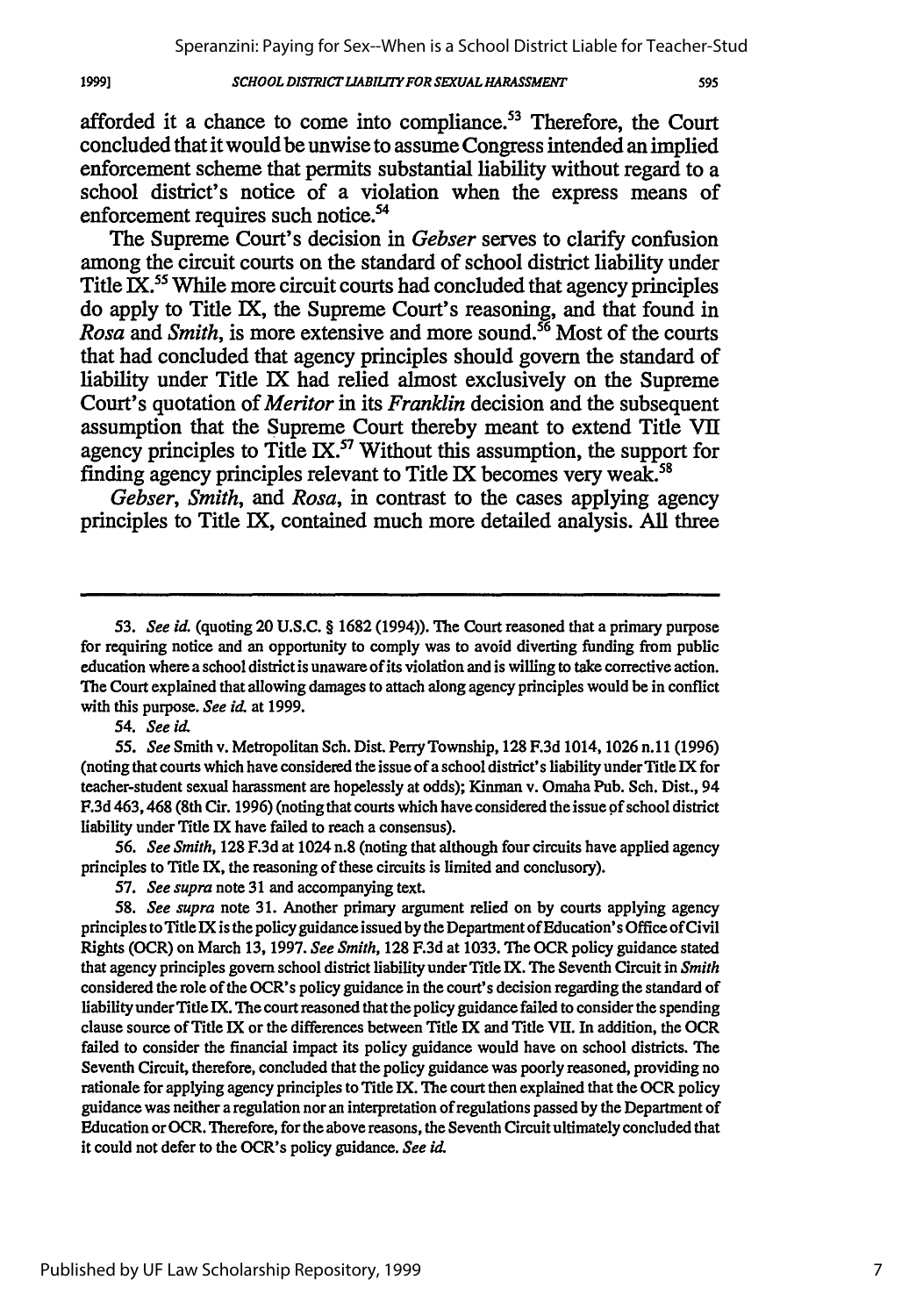**[VOL** *51*

focused on the differences in the language of Title IX and Title **VII.59** The fact that Congress made no reference to the agents of a school district in its definition of a program or activity under Title IX was considered highly indicative that Congress did not intend to hold a school district liable for the actions of its agents absent actual knowledge.<sup>60</sup> The circuit courts applying agency principles to Title IX did not satisfactorily address this distinction.<sup>61</sup>

In addition, the fact that Title IX was passed pursuant to Congress's spending clause power supports the position that an actual notice standard applies to Title IX. $^{62}$  The Supreme Court has always required that institutions intentionally discriminate before those institutions will be held liable under a spending clause statute forbidding discrimination. 63 This has always been the standard under Title VI, another spending clause statute.' There is no reason why the standard of liability for a school district under Title IX should be any different. 65 Moreover, the *Gebser* Court reasoned that the express means of enforcing Title IX required actual notice, and that implying a much more expansive liability for an implied private cause of action, in the absence of clear congressional intent, would be unwise.<sup>66</sup>

There also are sound policy reasons for requiring an actual notice and deliberate indifference standard for school district liability under Title IX. Because agency principles would make a school district liable in virtually every instance in which a teacher sexually abuses or harasses a student, $67$ some school districts might choose to refuse federal funding rather than risk such expansive liability.<sup>68</sup> As the Seventh Circuit explained, Congress did not intend to burden school districts with potentially unlimited liability just because the district accepted federal funding. $69$  If agency principles were applied to Title IX, a school district could never know with any

- **62.** *See id.* at 1028.
- 63. *See id.*

65. *See Smith,* **128** F.3d at 1031-32 (quoting Guardians Assoc. v. Civil Serv. Comm'n. of New York, 463 U.S. 582, **596** (1983)).

- 66. *See Gebser,* 118 S. Ct. at 1999.
- 67. *See Rosa,* 106 F.3d at 655.
- 68. *See Smith,* **128** F.3d at 1032.
- 69. *See id.* (quoting *Rosa,* 106 F.3d at **656).**

<sup>59.</sup> *See Gebser, 118* **S.** Ct. at 1996; *Smith,* **128** F.3d at 1023-27; Rosa H. v. San Elizario Indep. Sch. Dist., 106 F.3d 648, 654 (5th Cir. 1997).

<sup>60.</sup> *See Smith,* **128** F.3d at 1027.

<sup>61.</sup> *See id.* at 1025.

*<sup>64.</sup> See supra* note **15.** Title IX was patterned after Title VI. *See Gebser,* 118 S. Ct. at 1997. Both forbid recipients of federal funds from discriminating in the administration of their programs. Title VI forbids racial discrimination while Title IX forbids discrimination on the basis of sex. Aside from this difference, the two statutes areworded virtually identically. *See id.* UnderTitle VI, the standard of institutional liability has always been intentional discrimination. *See supra* note 15.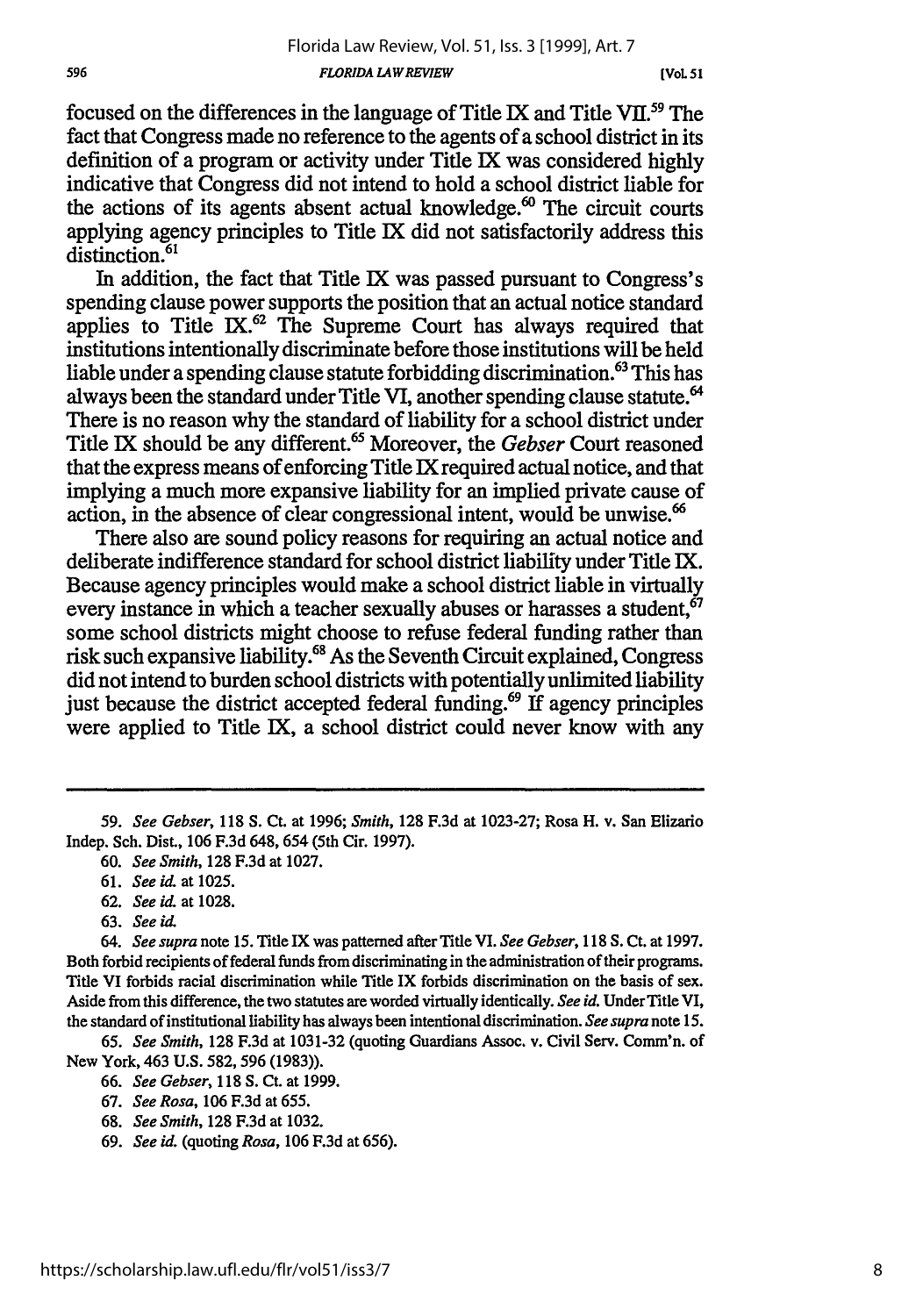certainty the conditions that attached to its acceptance of federal funds.<sup>70</sup> This would deprive the school district a meaningful opportunity to engage in a cost-benefit analysis regarding accepting federal funds.<sup>71</sup> Since astronomical damages could attach to the sexual abuse or molestation of young children, the Seventh Circuit concluded that holding school districts liable under agency principles could financially cripple public education.<sup>72</sup>

Justice Stevens, in his dissent in *Gebser,* expressed concern that an actual notice standard will be an incentive for school districts to stick their heads in the sand to insulate themselves from acquiring knowledge of discrimination and thereby avoid liability.<sup>73</sup> However, as the Fifth Circuit noted, it would be foolish for school districts to take this approach because they would still face the threat of liability under 42 U.S.C. § 1983.<sup>74</sup> The *Gebser* Court also dealt with this concern **by** indicating that their holding did not affect any remedies under state law that a victim of discrimination may have against the school district or the teacher in his individual capacity.75 In any case, this hypothetical concern should not be the impetus to expand liability under Title **IX** when doing so appears unreasonable.

The Supreme Court, in *Gebser,* interpreted for the first time the standard of school district liability for teacher-student sexual harassment under Title IX.<sup>76</sup> In doing so, the Court cleared up a myriad of confusion among the circuit courts. $\overline{7}$  The Supreme Court followed the better reasoning of the circuits that had held agency principles inapplicable to Title **IX.<sup>78</sup>** This decision gives school districts a clear indication of what the

<sup>70.</sup> *See id.* (quoting *Guardians,* 463 **U.S.** at 596).

<sup>71.</sup> *See id.*

**<sup>72.</sup>** *See id* The Seventh Circuit also explained that there is no sound policy reason to hold schooldistricts strictly liable for the sexually discriminatory practices of its teachers. *See id.* at 1030 (quoting Canutillo Indep. Sch. Dist. v. Leija, 101 F.3d 393, 399 (5th Cir. 1996)). The court reasoned that strict liability attached to product manufacturers for two reasons. *See id.* at 1030-31. First, product manufacturers are better able to spread the risk of large verdicts among its customers **by** simply raising the prices of its products. *See id.* at **1030** (quoting *Canutillo,* 101 F.3d at 399). But a school district cannot do this, for its "products" are its students. *See id.* Second, product manufacturers are in a better position than consumers to search for and discover product and design defects. *See id.* at 1031 (quoting *Canutillo,* 101 F.3d at 399). This logic, however, does not apply to school districts. *See id.*

**<sup>73.</sup>** *See Gebser,* 118 **S.** Ct. at 2004 (Stevens, J., dissenting).

<sup>74.</sup> *See Rosa,* 106 F.3d at 658. The Fifth Circuit also noted that it would be immoral for a school district to take this approach. *See id.* It must be remembered that school districts are public entities and, as such, they are subject to the pressures of public opinion from the community they purport to serve.

*<sup>75.</sup> See Gebser,* 118 **S.** Ct. at 2000.

<sup>76.</sup> *See supra* note 40 and accompanying text.

<sup>77.</sup> *See supra* note 55 and accompanying text.

<sup>78.</sup> *See supra* note 56 and accompanying text.

<sup>1999]</sup>